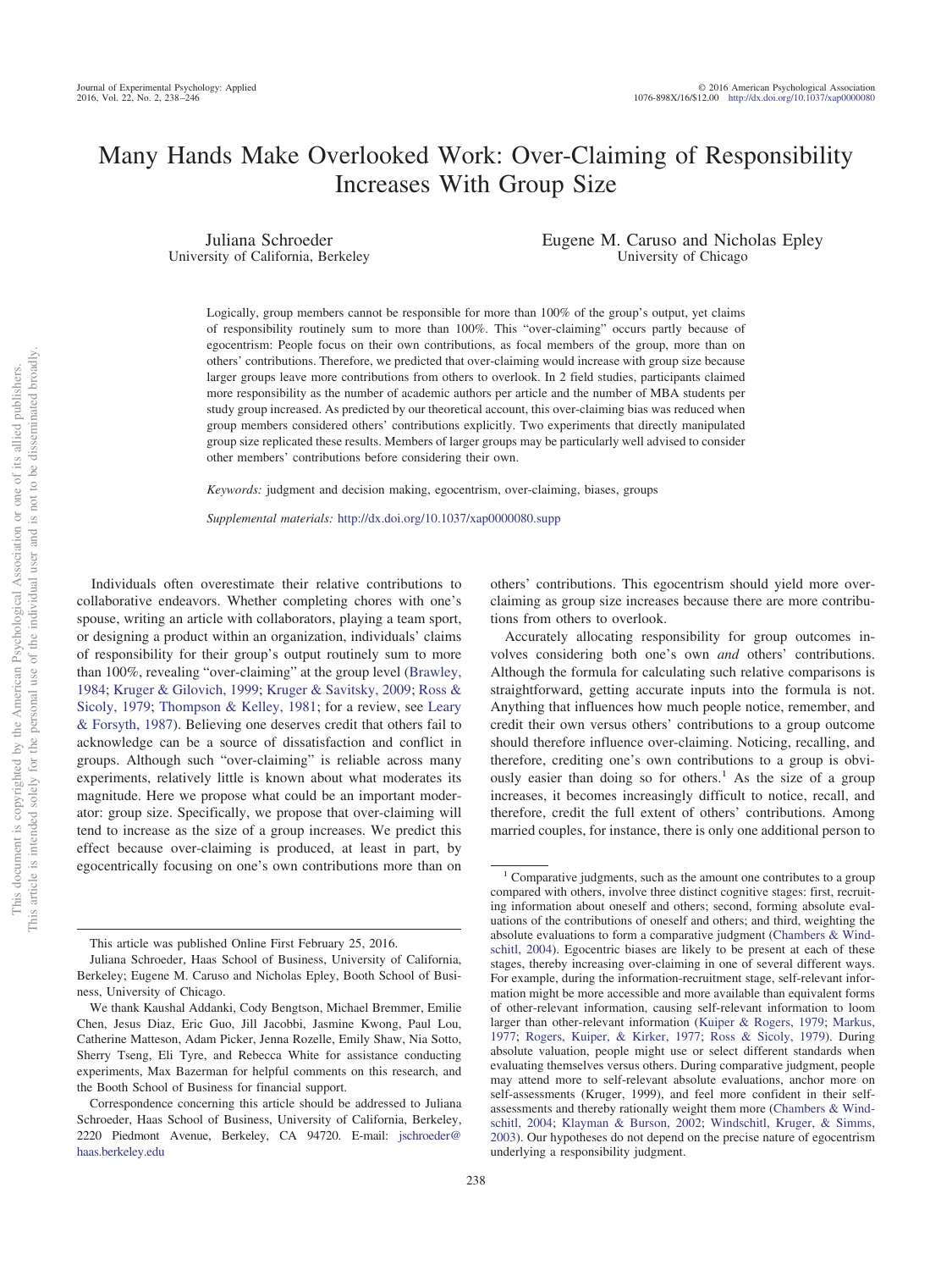consider when evaluating responsibility. Although responsibility claims in married couples may significantly exceed 100% when summed together, they do not exceed it by much (i.e.,  $M =$ 103.1%; [Ross & Sicoly, 1979\)](#page-8-0). However, in a larger group, such as a family of five, there are four other group members to consider. Each family member would be well aware of his or her own contribution but less aware of others' contributions. We therefore predict more over-claiming in a large group, such as a family of five, than in a smaller group, such as a married couple.

A phenomenon as robust as over-claiming is not produced only by a single mechanism of egocentrism but instead is produced by multiple independent mechanisms. In particular, egocentrism is part of a larger class of myopic biases in judgment, including tendencies to focus only on one item at a time (singularity principle; [Evans, 2006\)](#page-7-8), to insufficiently incorporate background information into judgments (focalism; [Windschitl, Kruger, &](#page-8-3) [Simms, 2003\)](#page-8-3), to overweight more concrete entities (generalizedgroup theory; [McConnell, Sherman, & Hamilton, 1994\)](#page-7-9), and to consider collaborators as a collective group (support theory; [Rot](#page-8-4)[tenstreich & Tversky, 1997;](#page-8-4) [Tversky & Koehler, 1994\)](#page-8-5). That is, an egocentric bias in responsibility allocations emerges because people tend to focus on one thing at a time, the self is typically the focus of our own attention, the self is a concrete entity, and people often divide the world into what "I do" and what "they do."

Several alternative mechanisms could also create over-claiming, but would be inconsistent with our prediction that group size affects over-claiming. For example, self-serving motives [\(Miller &](#page-7-10) [Schlenker, 1985;](#page-7-10) [Schlenker & Miller, 1977\)](#page-8-6), additivity neglect [\(Riege & Teigen, 2013;](#page-7-11) [Teigen & Brun, 2011\)](#page-8-7), and using general standards for local comparisons (LOGE model; [Giladi & Klar,](#page-7-12) [2002\)](#page-7-12) can produce over-claiming. None of these theories, however, predict that group size systematically increases overclaiming. Group size should not affect one's desire to think well of oneself (e.g., self-serving bias), how people treat a 100% scale (e.g., additivity neglect), or the likelihood of conflating absolute evaluations for relative evaluations (e.g., LOGE model).<sup>2</sup> Our prediction about the effect of group size on over-claiming, therefore, stems uniquely from the egocentric tendency to focus more on one's own contribution as a focal member of a group than on others' contributions. Perhaps more important, our proposed mechanism also suggests a unique intervention for decreasing the magnitude of the bias in a group setting: evaluating others' contributions before evaluating one's own.

Our prediction that egocentrism underlies over-claiming, and that over-claiming should increase as group size increases, is supported by at least three lines of research. First, individuals may over-claim responsibility not only for activities that reflect positively on them, as self-serving motives would predict, but also for activities that reflect negatively on them, as only egocentrism would predict [\(Brawley, 1984;](#page-7-0) [Kruger & Gilovich, 1999;](#page-7-1) [Thomp](#page-8-1)[son & Kelley, 1981\)](#page-8-1). For example, in a classic demonstration of over-claiming, married couples over-claimed responsibility not only for socially desirable items such as doing the chores, but also for undesirable items such as causing arguments [\(Ross & Sicoly,](#page-8-0) [1979;](#page-8-0) see also [Kruger & Gilovich, 1999\)](#page-7-1). These results suggest that over-claiming stems from a tendency to focus more on one's own contributions than on others' contributions, whether they reflect positively on the self or not.

Second, experimental manipulations that draw attention to people's own versus others' contributions can change how they allocate responsibility. Increasing a person's focus on their own contributions exacerbates their tendency to over-claim for themselves [\(Burger & Rodman, 1983;](#page-7-13) [Ross & Sicoly, 1979\)](#page-8-0), whereas increasing focus on others' contributions diminishes over-claiming [\(Caruso, Epley, & Bazerman, 2006;](#page-7-14) [Savitsky, Van Boven, Epley,](#page-8-8) [& Wight, 2005\)](#page-8-8). Because these interventions directly manipulate the accessibility of others' contributions, their effects are clearly consistent with a reduced egocentric bias. The experiments we present here provide further independent tests of this intervention to reduce over-claiming.

Third, in domains extending beyond responsibility allocations, considering others' mental states and perspectives seems not to be an automatic process [\(Apperly, Riggs, Simpson, Chiavarino, &](#page-7-15) [Samson, 2006\)](#page-7-15). Rather, it requires motivation and effortful attentional resources. For example, people tend to be more egocentric when they must respond quickly [\(Epley, Keysar, Van Boven, &](#page-7-16) [Gilovich, 2004\)](#page-7-16), are under cognitive load [\(Lin, Keysar, & Epley,](#page-7-17) [2010\)](#page-7-17), or are in a positive mood [\(Converse, Lin, Keysar, & Epley,](#page-7-18) [2008\)](#page-7-18). This suggests that considering others' contributions to a group requires more motivation and cognitive effort than considering one's own contributions.

Here we extend these demonstrations of egocentrism in allocations of responsibility to predict that over-claiming will increase as a group's size increases. This mechanism not only predicts what will increase over-claiming, but also what should decrease overclaiming in groups. Specifically, if focusing on one's own contributions and failing to consider others' contributions creates overclaiming, then focusing on others' contributions should reduce it [\(Caruso et al., 2006;](#page-7-14) [Savitsky et al., 2005\)](#page-8-8). Therefore, we expect the most over-claiming among large groups that allocate responsibility without being led to consider others' contributions. In contrast, we expect over-claiming to be attenuated in smaller groups or when people account for others' contributions. We test our predictions in both field and laboratory contexts by reanalyzing published data and conducting three novel experiments.

<sup>&</sup>lt;sup>2</sup> We do not reject the possibility that self-serving biases, additivity neglect, and applying general standards to local comparisons can create over-claiming. However, these accounts cannot explain why group size would affect over-claiming. We consider each in turn. First, whether people only report their own contributions or also report others' contributions does not change their motive to think well of themselves. Second, the additivity neglect model suggests that people do not always treat 100% as a cut-off unless it is made explicitly clear [\(Riege & Teigen, 2013;](#page-7-11) [Teigen](#page-8-7) [& Brun, 2011\)](#page-8-7). We examine participants' responses in the "other-focused" conditions in our own experiments and find very few additivity violations (see Footnote 7). We also included explicit instructions in all of our contribution measures that 0% meant contributing nothing and 100% meant contributing everything. Manipulating group size is unlikely to affect how people interpreted our scale. Finally, the LOGE model suggests that people make comparisons to more generalized groups rather than to the specific comparison group. If people were already making a comparison to a large, generalized group, then we would see no effect of increasing group size on their judgments. Furthermore, this mechanism would not predict consistent over-claiming but rather that people might over- or under-claim based on people's perceptions of the broader group.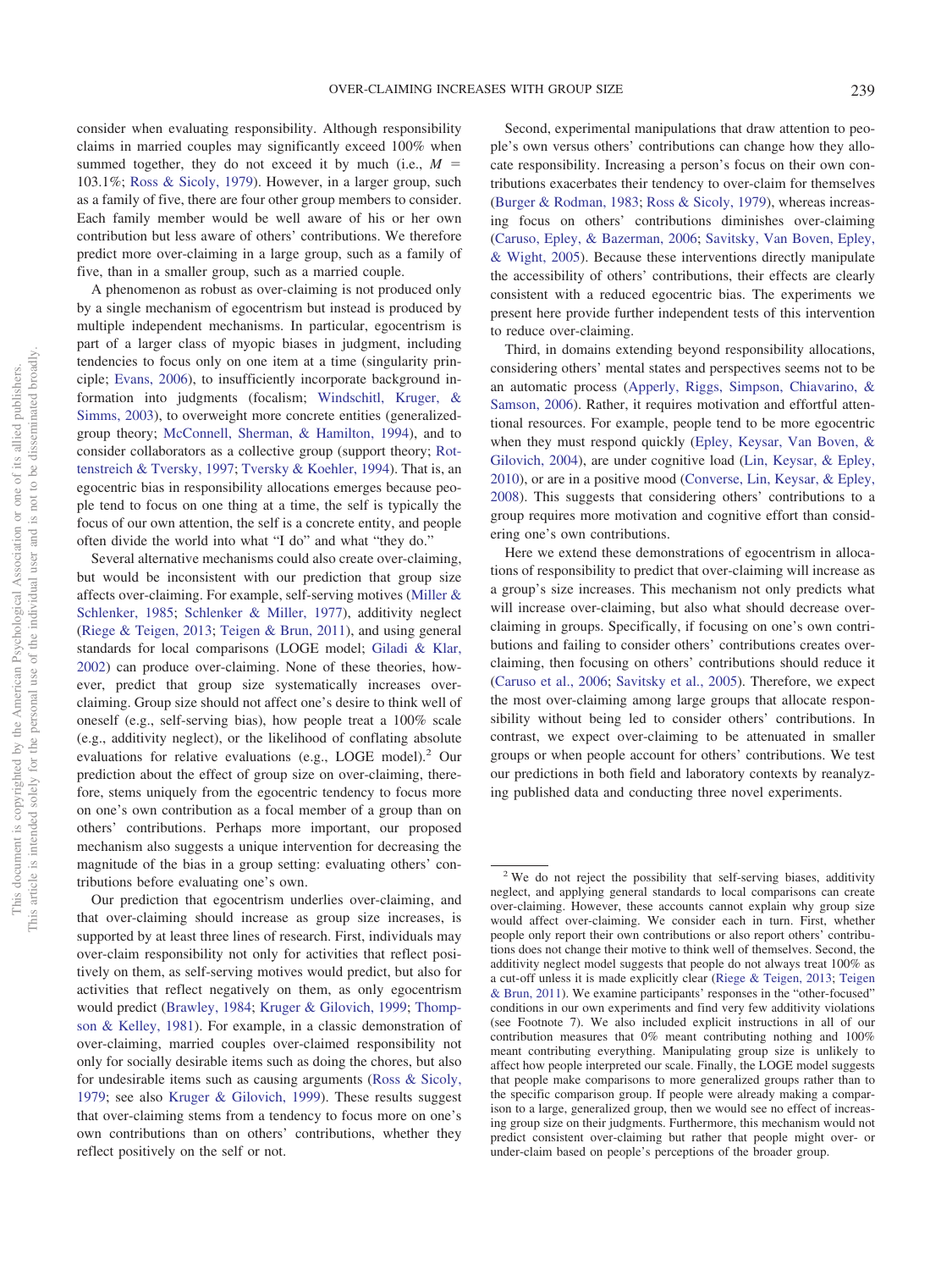This document is copyrighted by the American Psychological Association or one of its allied publishers. This article is intended solely for the personal use of the individual user and is not to be disseminated broadly.

This article is intended solely for the personal use of the individual user and is not to be disseminated broadly. This document is copyrighted by the American Psychological Association or one of its allied publishers.

# **Re-Analysis of Authorship Data**

[Caruso et al. \(2006,](#page-7-14) Study 1) emailed surveys to authors of articles published in major organizational behavior journals with 3 to 6 authors.<sup>3</sup> Authors estimated the percentage that they personally contributed of the overall amount of work, amount of writing, and amount of thought. Participants in the control condition  $(n =$ 108) answered these questions only for themselves. To assess whether drawing attention to others' contributions would reduce over-claiming, participants in the other-focused condition  $(n = 89)$ first listed the initials of each of their coauthors on the article and the percentage that each coauthor contributed before estimating their own contributions.4

Because we did not have responsibility claims from all authors on all articles, we computed an index of implied responsibility. To do this, we averaged each participant's claims of work, thought, and writing contributed ( $\alpha = .92$ ) and multiplied this number by the size of their author group. For example, if an author on a four-author article claimed to have contributed 30% of the work, 25% of the writing, and 20% of the thought, the implied responsibility would be 100%. This metric provides an appropriate measure of over-claiming for two reasons. First, it approximates the standard measure of over-claiming whereby each person's claimed contributions in the group are summed and compared to the logical limit of 100% [\(Ross & Sicoly, 1979\)](#page-8-0). If our sample included all people from all groups, our implied measure of responsibility would be identical to this standard measure. Second, our measure requires only one assumption: total work in a group cannot logically exceed 100%. It does not require any assumptions regarding the actual distribution of work accomplished because we do not compare each individual's claim to his or her actual contribution but rather to the logical limit of 100%.

Results were partially consistent with our hypotheses (see [Fig](#page-2-0)[ure 1\)](#page-2-0). First, we conducted a linear regression predicting implied responsibility using group size and dummy variables (0 or 1) for each author order (second author position, third author position, fourth author position, and fifth author position) as our independent variables. We controlled for author order because author order correlated with implied responsibility,  $r = -0.68$ ,  $p < .001$ , as one



<span id="page-2-0"></span>*Figure 1.* Implied responsibility in the reanalysis of [Caruso et al. \(2006\)](#page-7-14) authorship data by the number of authors per article and the survey condition.

would expect given author ordering standards in this field. As predicted, over-claiming increased with group size,  $\beta = 0.16$ ,  $p =$ .004. This relationship was statistically significant in the control condition,  $\beta = 0.19$ ,  $p = .014$ , and was statistically nonsignificant in other-focused condition,  $\beta = 0.11$ ,  $p = .129$ . However, a separate regression analysis predicting implied responsibility from the experimental condition  $(0 = control, 1 = other- focused)$ , group size, the size by condition interaction, and the author position dummy variables, yielded a statistically nonsignificant size by condition interaction,  $\beta = -0.22$ ,  $p = .354$ . Finally, in a separate analysis predicting implied responsibility from experimental con- $\text{dition } (0 = \text{control}, 1 = \text{other-focused}) \text{ controlling for author}$ position, participants in the other-focused condition over-claimed less than did participants in the control condition,  $\beta = -0.12$ ,  $p =$ .018.

Although all of the authors surveyed produced objectively high quality articles—articles published in top-tier organizational behavior journals—larger author groups claimed more responsibility for their published article than the smaller author groups. Authors also reported contributing relatively less when they considered others' contributions before their own. These findings from a previously published experiment provide some support for our hypotheses: over-claiming increases with group size, and considering others' contributions reduces over-claiming. We conducted three new experiments to test our hypotheses more systematically.

#### **Experiment 1: Study Groups**

Large author groups claimed more responsibility for their published article than small author groups in [Caruso et al. \(2006\).](#page-7-14) Experiment 1 used a different field context to test our hypotheses: MBA study groups. One explanation for the results in the authorship study is that indicating the percentage contributed by each coauthor in the other-focused condition simply made the 100% contribution limit salient. To explore this possibility, we added a more implicit other-focused condition in which participants merely considered their other group members' contributions before reporting their own, but did not explicitly indicate contributions that summed to 100% [\(Savitsky et al., 2005\)](#page-8-8). We again hypothesized that implied responsibility would increase with group size, and that considering others' contributions (both explicitly and implicitly) would reduce over-claiming.

## **Method**

**Participants.** Participants were 699 MBA students enrolled in a negotiations course. We sent an online survey to all students enrolled in the course as part of a learning exercise; 710 students completed the entire survey, but 11 of them requested to have their data removed from any analyses that were not related to the course learning exercise.

**Procedure.** We randomly assigned participants to a control  $(n = 282)$ , implicitly other-focused  $(n = 211)$ , or explicitly other-

<sup>&</sup>lt;sup>3</sup> See the original article for rationale behind selection;  $41\%$  of the sample responded to the e-mailed survey.

<sup>&</sup>lt;sup>4</sup> We do not list survey items irrelevant to our current hypotheses. For all items, see Supplemental Material.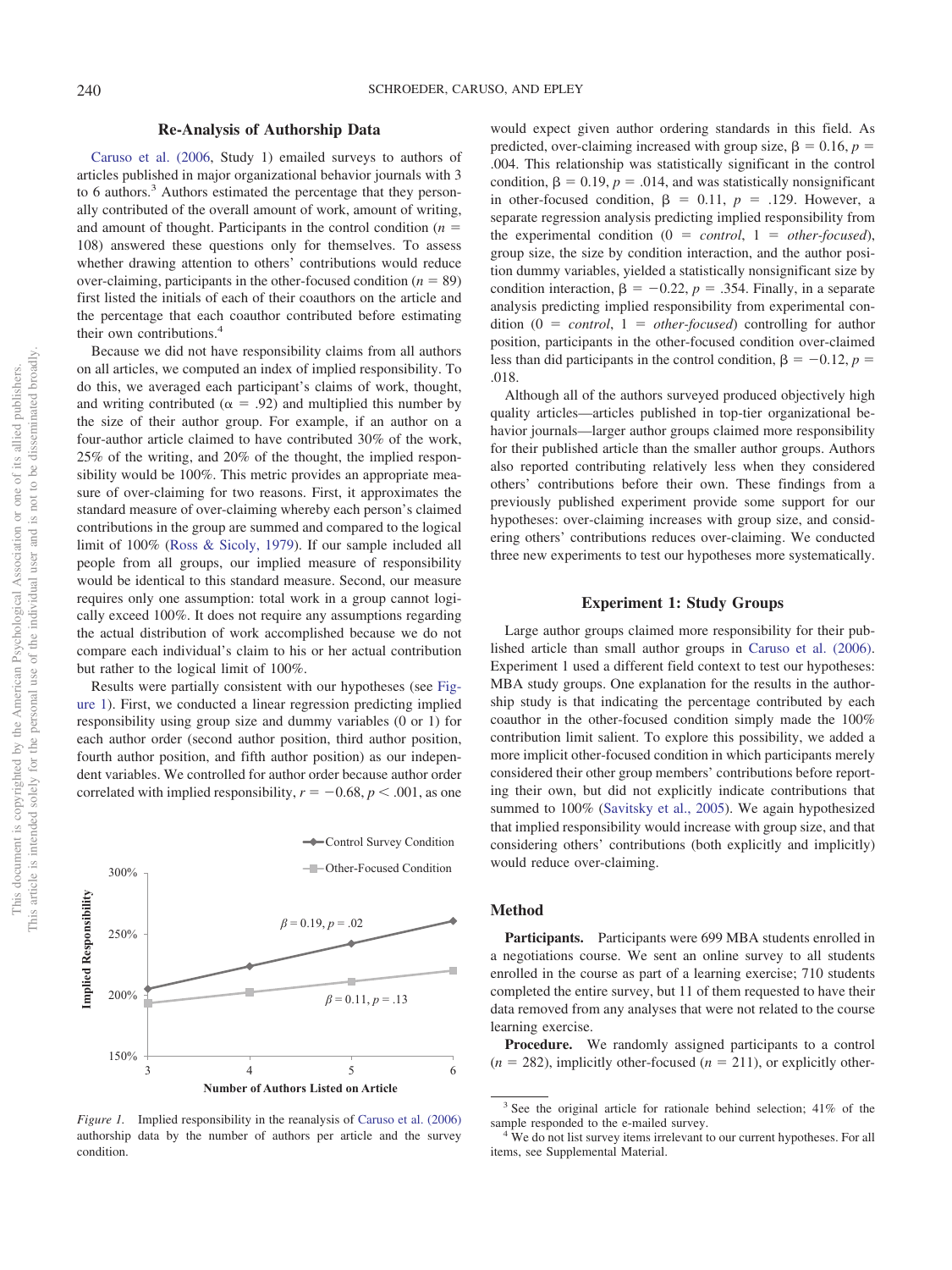focused ( $n = 206$ ) condition.<sup>5</sup> Participants in the control condition first answered six measures of work claiming. The first item was: "Of the total work that your study group did last semester, what percent of the work do you feel like you personally contributed?" Items 2– 6 asked participants to indicate the percentage they personally contributed to: preparation of case write-ups; creative or intellectual insight; suggestions for how the group should best run; interesting questions raised; and answers to other group members' questions. Finally, participants reported their study group size and each member's name.

Participants in the implicitly other-focused condition completed the same questions in a different order, reporting their group size and each member's name first and *then* reporting the percentage they personally contributed on the six items. Participants in the explicitly other-focused condition answered in the same order, but also reported the percentage each group member contributed before reporting their own contributions.

# **Results**

We could not match each individual with their group members because students completed surveys anonymously. Therefore, we computed implied responsibility using the same methodology for the authorship experiment: We averaged each individual's claims on the six items ( $\alpha = .82$ ) and multiplied this number by the group size (see [Figure 2\)](#page-3-0). Results were consistent with our primary hypothesis. In a regression that predicted implied responsibility from group size, a dummy variable for the implicitly other-focused  $condition (1 = implicitly other- focused, 0 = control, 0 = explicitly$ *other-focused*), and a dummy variable for the control condition  $(1 = control, 0 = implicitly other- focused, 0 = explicitly other$ *focused*), we found that over-claiming increased as group size increased  $\beta = 0.19$ ,  $p < .001$ . Consistent with an egocentric account of over-claiming, a regression predicting implied responsibility from the implicitly other-focused condition  $(1 = implicitly)$  $other-focused$ ,  $0 = control$ ,  $0 = explicitly$  other-focused) and explicitly other-focused condition  $(1 = explicitly other- focused,$  $0 = control$ ,  $0 = implicitly other- focused$  revealed that consider-



<span id="page-3-0"></span>*Figure 2.* Implied responsibility as a function of group size and survey condition in Experiment 1. Error bars represent  $\pm 1$  *SEM*.

ing others' contributions both explicitly ( $\beta = -0.34$ ,  $p < .001$ ) and implicitly ( $\beta = -0.15$ ,  $p < .001$ ) significantly reduced implied responsibility compared to the control condition. Finally, considering others' contributions marginally reduced the relationship between group size and responsibility in the control condition  $(n = 282, r = .29, p < .001)$  compared with both the implicit condition ( $n = 211$ ,  $r = .13$ ,  $p = .053$ ) and the explicit condition  $(n = 206, r = .14, p = .042), zs = 1.83 \text{ and } 1.71, ps = .067 \text{ and}$ .087. In a regression predicting implied responsibility from group size, control condition  $(1 = control, 0 = implicitly other- focused,$  $0 =$  *explicitly other-focused*), implicitly other-focused condition  $(1 = implicitly other- focused, 0 = control, 0 = explicitly other$ *focused*), the control condition by group size interaction, and the implicitly other-focused condition by group size interaction, we found a significant control condition by group size interaction,  $\beta$  = 0.47,  $p = 0.003$ . All other predictors were nonsignificant.

# **Discussion**

Larger MBA study groups claimed more responsibility for their group's output than smaller groups, with groups of eight plus members dramatically claiming more than 140% credit. However, explicitly—and implicitly— considering group members' contributions reduced the extent of over-claiming. These results again demonstrate that over-claiming increases as group size increases. Being led to focus on others' contributions significantly reduced over-claiming, again suggesting that over-claiming comes not from self-serving motives but rather from a self-centered focus on one's own contributions. Even a relatively subtle reminder of others' contributions, one that did not mention the 100% contribution limit, significantly reduced over-claiming. These results make it clear that the tendency to overweight one's own contributions to a group comes not from an inability to consider others' contributions, but rather from a tendency to overlook them unless prompted to do so.

## **Experiment 2: Hand Grips**

The first two experiments test our hypotheses in naturally occurring groups, but these field experiments have at least three potential drawbacks: differential selection by members into large or small groups, unobservable interdependence of the data, and no objective standard of accuracy. Experiment 2 addresses all of these concerns by manipulating group size experimentally, analyzing data from complete groups, and selecting a task with measurable performance: a handgrip competition. Because we can match individuals to their groups in this experiment, we computed overclaiming using the standard measure whereby we sum each group member's individual responsibility claim to create a total percentage score for each group [\(Ross & Sicoly, 1979\)](#page-8-0).

#### **Method**

**Participants.** Participants were visitors to the Chicago Museum of Science and Industry ( $N = 339$ ,  $M_{\text{age}} = 35.8$  years,  $51\%$ men). Because we conduct analyses at the group level, we ex-

<sup>5</sup> See Supplemental Material for an explanation of unequal sample sizes across conditions.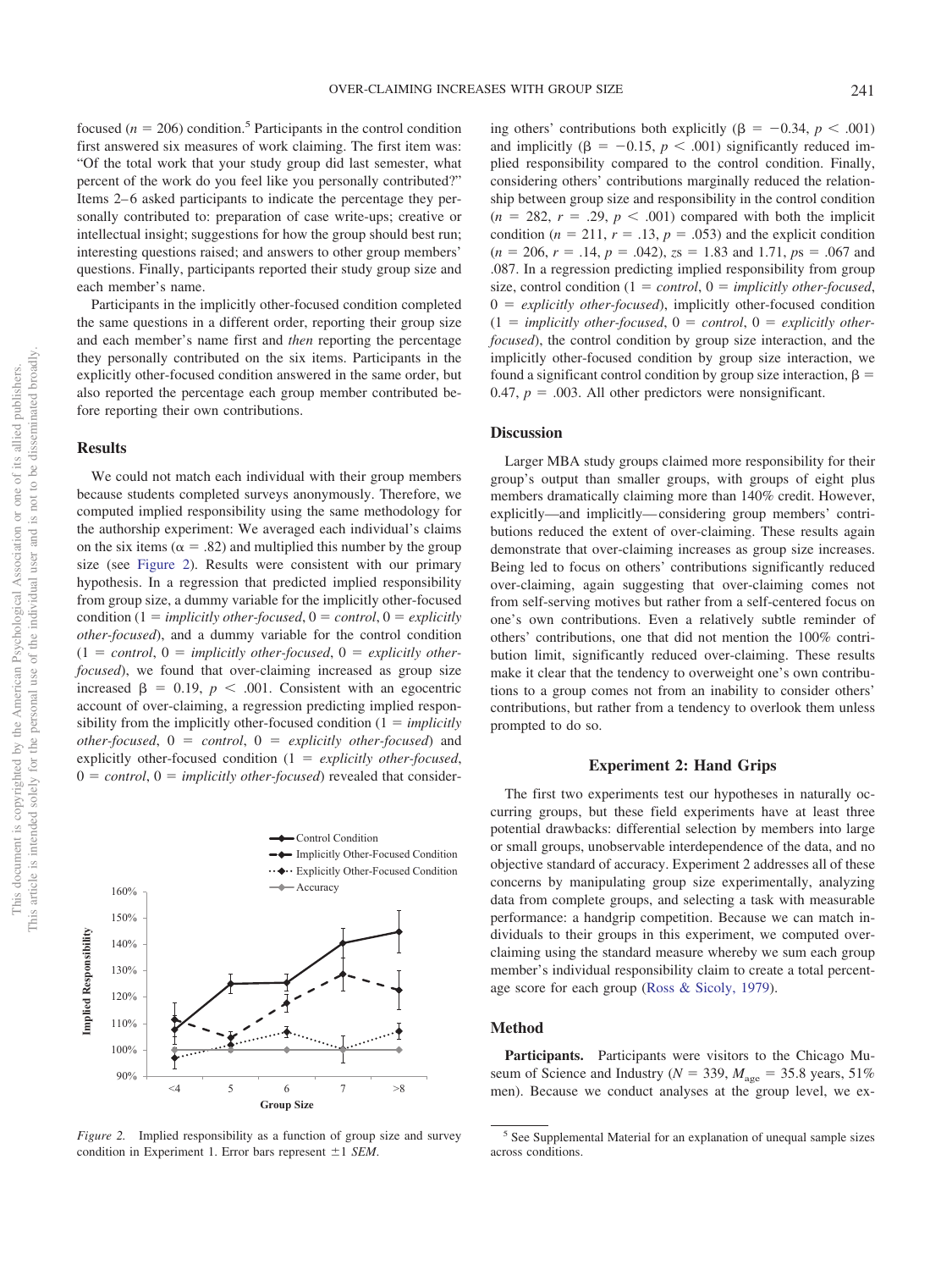cluded three groups in which at least one participant failed to answer our primary dependent variable.

**Procedure.** We randomly assigned participants to one of four conditions in a 2 (group size: 3 vs. 6)  $\times$  2 (survey: control vs. other-focused) between-groups design. Once the experimenter assembled a complete group, she explained that this group would be competing against other groups in a handgrip competition. Each group member then received a handgrip with a built-in counter (obscured during the competition). The experimenter explained that the handgrip competition had four rules: "Rule Number 1: you have exactly 1 min to grip as much as you can. Rule Number 2: you can only grip with one hand at a time, but feel free to switch hands if one gets tired. Rule Number 3: you can grip however you want but you have to use your hand and not your body or anything else to do the gripping. Rule Number 4: you can't help your teammates by taking their grips for them, but you can feel free to shout encouragements and strategy to each other." The experimenter further told participants that the winning group would have the highest average number of team grips, and that each member of this winning group would receive a \$20 [Amazon.com](http://Amazon.com) gift card. Participants competed together in a line, so they could each see each other's efforts. On the experimenter's signal, each group member squeezed the handgrip as many times as possible for 1 min.

After their session, participants completed a survey individually. In the control condition, participants reported the percentage they personally contributed to the group's total. In the other-focused condition, participants first reported the percentage each other group member contributed to the total, and then the percentage they personally contributed. To make it clear that 100% was the maximum contribution participants could report, we measured claimed percentage contributions as follows: "What percentage of the total number do you think you were personally responsible for? 0% means that you contributed *none* of the total count (you had 0 grips), and 100% means that you contributed *all* of the total count."6

#### **Results**

We summed each individual's claims of responsibility to create a total responsibility claim for each group, and then conducted analyses at the group level (see [Figure 3\)](#page-4-0). Consistent with our primary hypothesis, six person groups  $(M = 113.6\%, SD =$ 23.7%) claimed more responsibility than three person groups ( $M =$ 104.0%,  $SD = 19.6\%$ ,  $F(1, 73) = 4.44$ ,  $p = .04$ ,  $\eta_p^2 = 0.06$ . Consistent with an egocentric mechanism, control condition groups ( $M = 114.8\%$ ,  $SD = 27.0\%$ ) claimed more responsibility than other-focused groups  $(M = 102.6\%, SD = 14.0\%), F(1,$ 73) = 7.13,  $p < .01$ ,  $\eta_p^2 = 0.09$ . Finally, consistent with our prediction that the most over-claiming should occur in large groups that allocate responsibility without being led to explicitly consider others' contributions, we found that individuals in the six person control condition (coded as 3) claimed more responsibility  $(M = 122.8\%, SD = 29.5\%)$  than the other three conditions combined (each coded as  $-1$ ),  $t(74) = 3.21$ ,  $p < .01$ ,  $d = 0.75$ .

Our account further suggests that calling attention to others' contributions should help people adjust their egocentric absolute assessments of effort into relative assessments, thereby increasing the accuracy of their assessments. Testing this prediction, we



<span id="page-4-0"></span>*Figure 3.* Claimed responsibility as a function of group size and survey condition in Experiment 2. Error bars represent  $\pm 1$  *SEM*.

conducted a hierarchical regression model predicting individual claims from the actual percentage contribution (at the individual level). This regression revealed a marginally significant interaction between survey condition and actual contribution,  $\beta = -0.36$ ,  $p =$ .08, such that the relationship between the actual and claimed percentage was directionally larger in the other-focused condition  $(r = .71)$  than in the control condition  $(r = .52)$ .

Because this experiment provides a measure of actual contribution (e.g., actual grips), we conducted an additional test that could provide insight into consequences of group size. Specifically, we tested whether the actual number of handgrips participants performed varied by experimental condition. We predicted that group size would increase over-claiming, but not actual performance. Consistent with this prediction, the number of grips per member did not vary significantly by survey condition,  $F(1, 73) = 0.10$  or group size,  $F(1, 73) = 1.91$ , or the interaction between these conditions,  $F(1, 73) = 1.30$ . Although responsibility claims are correlated with the actual amount of work performed, group size is a stronger predictor of claimed responsibility than of actual work.

#### **Discussion**

Few people, if any, would claim that their handgrip ability plays a central role in their lives, nor would they claim that being a good hand-gripper contributes meaningfully to their sense of self-worth. And yet, being randomly placed in a large group as part of a handgrip competition increased over-claiming of responsibility compared to being randomly placed in a small group. This experiment provides critical *causal* evidence that being in a large group increases over-claiming, in a context where alternative mecha-

<sup>6</sup> We examined the data to further ensure that participants understood that 100% was the maximum limit for the scale. Specifically, we examined how many participants' reports of their own and their team members' contributions summed to exactly 100% in the "other-focused" conditions. There were 19 6-person groups and 21 3-person groups in the otherfocused conditions in Experiment 2. We removed one group who did not report all of their group members' contributions, yielding 174 participants. The majority of participants' reports summed to exactly 100% (120 out of 174), providing evidence that most participants treated the scale additively. The average sum of the member reports was  $100.1\%$  (*SD* = 7.8%).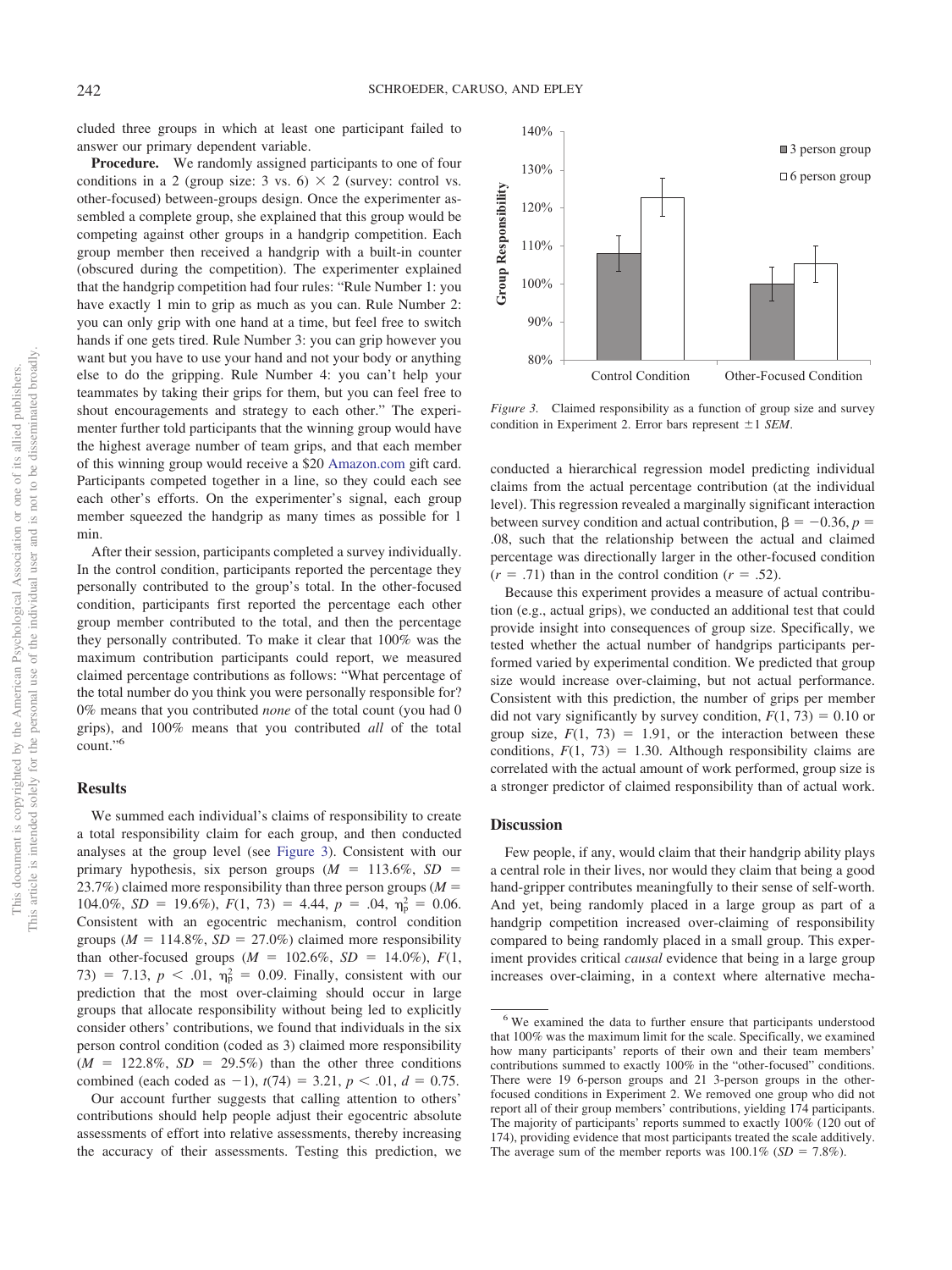nisms based on task desirability or self-esteem are unlikely explanations for over-claiming. Replicating Experiment 1, considering others' contributions reduced inflated responsibility claims, especially in the larger group. These results suggest that over-claiming is produced at least partly by an egocentric focus on one's own contributions. Smaller groups may tend to over-claim less because group members can more easily think about the contributions of other members, whereas larger groups need a reminder to think about others' contributions to reduce over-claiming.

# **Experiment 3: Remembered Groups**

To achieve both high ecological and internal validity, we instructed participants to recall real groups that were either relatively small or large. As an additional test of the underlying mechanism of egocentrism, we manipulated the relative accessibility of one's own versus others' contributions by having some participants report their own contributions first and others report their own contributions last. Finally, in addition to assessing responsibility as a percentage of total work, we also asked participants to assess responsibility on a more absolute measure (not bounded by the logical limit of 100% responsibility). If over-claiming is produced by focusing egocentrically on one's own contributions, then the correlation between the amount of work claimed on the absolute scale and the percentage of total work claimed should be larger in the control condition than in the other-focused condition. That is, participants' responsibility claims in the control condition should be based more heavily on the absolute amount of work they believe they did than in the other-focused condition, where judgments should be more sensitive to the amount of work they did *compared* to others.

#### **Method**

**Participants.** An online panel ( $N = 1962$ ,  $M_{\text{age}} = 50.2$  years, 50% men) maintained by Qualtrics participated.

**Procedure.** We randomly assigned participants to one of six conditions in a 2(group size: small vs. large)  $\times$  3(focus: control vs. other-focused you first vs. other-focused you last) betweenparticipants design. We instructed participants to think of a time when they worked with a group of either 2–4 (small group) or 5–10 (large group) individuals. Participants reported the exact number of group members and then described the project briefly. In the control condition, participants next reported their own contributions to the group as both a percentage of the total  $(0 -$ 100%, entered in a blank box), and as an absolute amount (on a slider scale ranging from "*contributed none of the work*" to "*contributed all of the work*"). We counterbalanced the order of the percentage and absolute claiming measures across participants.

In the other-focused conditions, participants reported their group members' names after describing the project. They then reported their own contributions either first or last, along with the contributions of each group member (whose names were populated automatically) on the same percentage and scale items (the order of which was again counterbalanced).

## **Results**

our primary hypothesis, large groups  $(M = 171.0\%$ ,  $SD =$ 148.1%) claimed more implied responsibility than small groups  $(M = 141.1\%, SD = 90.3\%), F(1, 1956) = 36.01, p < .01, \eta_{p}^{2} =$ 0.02.7 Consistent with egocentrism, focus condition affected implied responsibility,  $F(2, 1956) = 102.47, p < .01, \eta_p^2 = 0.10.$ Participants in the control condition claimed more ( $M = 204.0\%$ ,  $SD = 143.2\%$ ) than participants in the other-focused you first condition ( $M = 144.5\%$ ,  $SD = 108.5\%$ ), who in turn claimed more than participants in the other-focused you last condition  $(M =$  $117.7\%, SD = 90.6\%, ts(1959) > 4.21, ps < .01, ds > 0.19.$ Individuals in the large group control condition (coded as 5) claimed more responsibility ( $M = 235.8\%$ ,  $SD = 164.6\%$ ) than the other five conditions combined (each coded as  $-1$ ;  $M = 141.3\%$ ,  $SD = 106.6\%$ ),  $t(1956) = 12.85$ ,  $p < .01$ ,  $d = 0.58$  (see [Figure](#page-6-0) [4\)](#page-6-0).8

As further evidence for egocentrism, the amount participants claimed to have contributed on the scale measure was more strongly correlated with percentage claims in the control condition  $(r = .80)$  than in either of the other-focused conditions ( $rs = 0.40$ ),  $z_s = 2.81$ ,  $ps < .01$ . Calling attention to others' contributions led participants to rely less on an absolute assessment of the amount they contributed than on a relative assessment of the percentage they contributed.<sup>9</sup>

# **Discussion**

Using an experimental design with high internal validity that also captured the ecological validity of real group work, we demonstrated again that over-claiming increases in larger groups. We also provided two further points of evidence showing that overclaiming is egocentric. First, asking participants to list other group members' contributions, whether first or last, reduced overclaiming. This addresses the concern that any score listed last would be trimmed because of the 100% limit. Instead, our findings imply it is not simply the case that listing one's own contributions *last* per se reduces over-claiming— but rather that the act of considering group members' contributions, whether first or last, is what reduces over-claiming. Second, considering others' contributions also reduced reliance on absolute assessments of contribution. When not reminded of others' contributions, participants' relative claims of responsibility were largely a function of how

We computed implied responsibility by multiplying each individual's responsibility claims by the group size. Consistent with

 $<sup>7</sup>$  As expected, implied responsibility increases with group size when</sup> actual group size is treated as a continuous variable collapsed across our two experimental conditions,  $r(1962) = 0.33$ ,  $p < .001$ .

See Supplemental Material for additional analyses.

<sup>&</sup>lt;sup>9</sup> These data allow us to test an alternative explanation for our findings, which is that divisions of 100% by smaller numbers (e.g., 3-33.3%, 4 –25%, and 5–20%) are more accessible (more fluent and less effortful) than divisions by larger numbers (e.g.,  $6-16.67\%$ ,  $7-14.29\%$ , and 8 –12.5%). Specifically, people might be more likely to anchor on their "equal share" for smaller-sized groups because the division is easier. If this were true, then people in 10-person groups (10% each) should over-claim less than people in 9-person groups (11.11%). However, if our account is correct, there should be more over-claiming in groups of 10 compared to 9. The data reveal that 10-person groups over-claim more ( $n = 30$ ,  $M =$  $441.3\%$ ,  $SD = 264.0\%$ ) than 9-person groups ( $n = 9$ ,  $M = 373.0\%$ ,  $SD =$ 190.4%), although this difference was not statistically significant,  $t(37) = -0.72$ ,  $p = .48$ . However, the increase in over-claiming from 9-person to 10-person groups was similar to the increase from 8-person to 9-person groups, suggesting that ease of processing did not reduce overclaiming.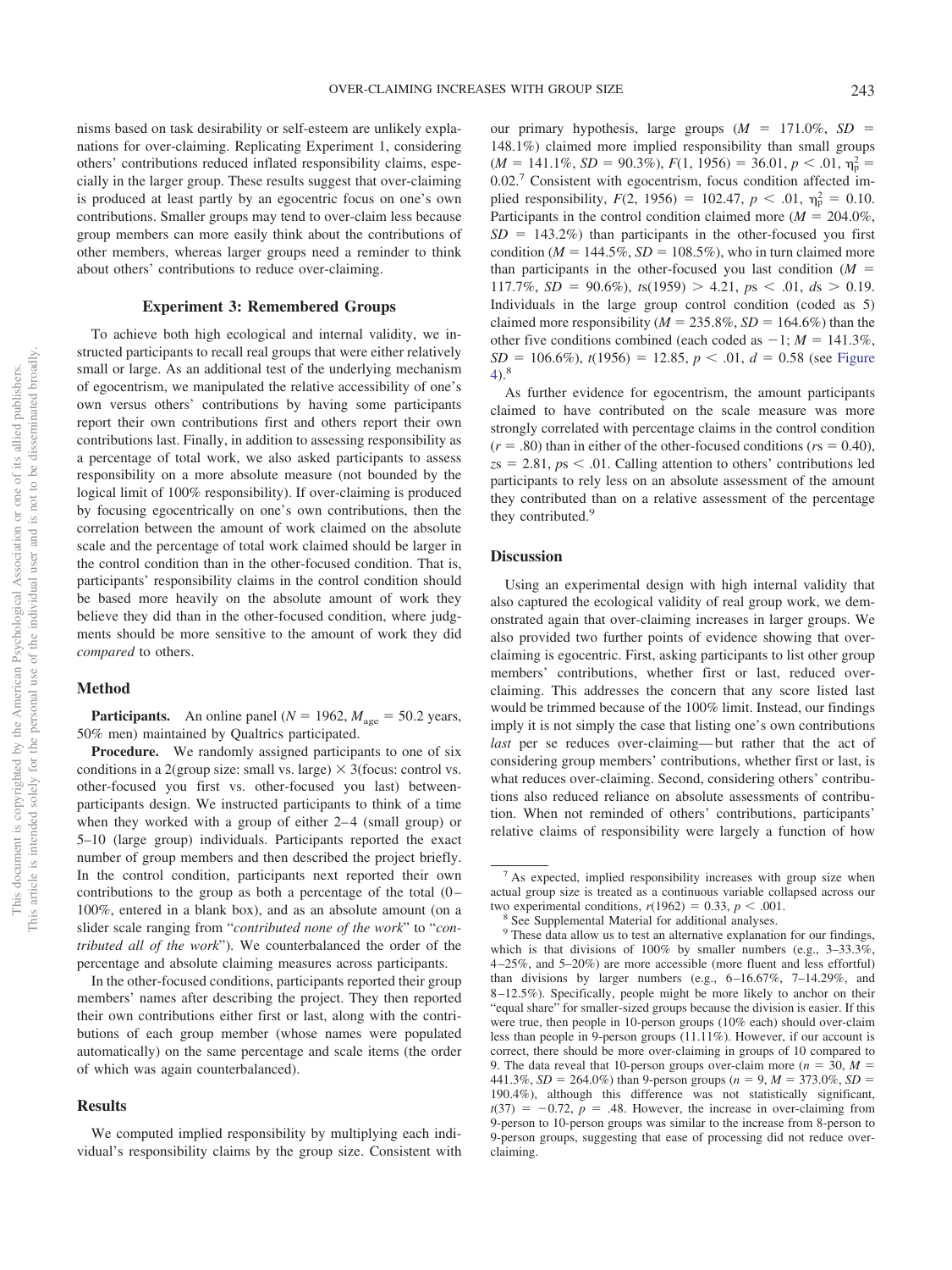

<span id="page-6-0"></span>*Figure 4.* Implied responsibility as a function of group size and survey condition in Experiment 3. Error bars represent  $\pm 1$  *SEM*.

much absolute work they believed they did—suggesting that individuals were egocentrically relying on absolute assessments to inform their relative claims. However, after considering others' contributions, absolute assessments of own contribution did not predict relative claims as strongly.

#### **General Discussion**

In four field and laboratory experiments, with academic authors, students, museum-goers, and a large-scale national sample, we demonstrate that over-claiming responsibility for group tasks increases with group size. Whereas classic demonstrations of egocentric allocations of responsibility show rather meager overclaiming never exceeding an average of 110% (e.g., spouses, [Ross](#page-8-0) [& Sicoly, 1979;](#page-8-0) video game pairs, [Kruger & Gilovich, 1999\)](#page-7-1), we find dramatic over-claiming exceeding 235% in larger groups (Experiment 3), suggesting that biased responsibility assessments may be more consequential than previously demonstrated because prior research has primarily studied small groups. Over-claiming increases with group size, at least in part because people tend to assess responsibility by focusing on their own contributions and overlooking others' contributions. As groups get larger, there are simply more contributions from others to overlook. Across our experiments, over-claiming was consistently highest in large groups when people only reported their own relative contribution, and was attenuated in smaller groups or when people explicitly considered others' contributions.

Our results make at least two important theoretical contributions. First, we provide additional evidence that over-claiming stems from an egocentric focus on one's own contributions. Overclaiming is robust partly because it is produced by multiple mechanisms, such as self-serving motives to claim credit for positive outcomes [\(Leary & Forsyth, 1987;](#page-7-3) [Schlenker & Miller, 1977\)](#page-8-6) and the tendency to use scales nonadditively [\(Teigen & Brun, 2011\)](#page-8-7). Indeed, interventions could shift the relative weight of these different mechanisms for over-claiming. For example, if we rewarded our participants for their claimed contributions, thereby incentivizing them to claim more, over-claiming might result more from self-serving motives and as such would probably be less affected by other-focused interventions designed to combat egocentrism. However, in the absence of extrinsic incentives to over-claim, our research provides several unique pieces of evidence consistent with an egocentric mechanism for over-claiming. In particular, focusing on other group members' contributions in all experiments reduced over-claiming. Extending prior research [\(Caruso et al.,](#page-7-14) [2006;](#page-7-14) [Savitsky et al., 2005\)](#page-8-8), we also demonstrated the robustness of the effect for different types of focus manipulations: asking participants to explicitly list their group members' percentage contributions before or after their own contributions as well as merely asking participants to list their group members' names. These findings suggest that even more subtle manipulations to increase individuals' focus on others may be effective to reduce over-claiming, such as priming an interdependent self-focus [\(Brewer & Gardner, 1996\)](#page-7-19).

Our experiments provide two further results that support an egocentric mechanism. Perhaps most novel, our experiments demonstrated that focusing on others' contributions not only reduced over-claiming but also increased the accuracy with which participants estimated others' contributions. Reducing bias in evaluations of one's own contributions need not automatically increase accuracy in estimates of others' relative contributions [\(Teigen &](#page-8-7) [Brun, 2011\)](#page-8-7). A coach who learns that she overvalued one player does not automatically become more accurate in her evaluations of other players on the team. Furthermore, group members also relied less on absolute assessments of their own contributions for reporting relative contributions when reminded of their group members. These new findings collectively point to egocentrism as an important mechanism for over-claiming, implicating previously unconsidered factors, such as group size, that should moderate responsibility allocations.

Second, our results make a broader theoretical point about the aggregation of seemingly small psychological effects. More than two decades ago, [Prentice and Miller \(1992\)](#page-7-20) cautioned against using effect size as a measure of importance because effect sizes depend on the strength of an independent variable and the malleability of a dependent variable. Our results contribute another cautionary note to their argument. Effects that are objectively small when studied at the individual level—such as egocentric biases in dyads—may compound when aggregated across groups. This is true for small amounts of accuracy in individual judgment, where aggregating across individuals within a group is responsible for the well-known "wisdom of crowds" effect [\(Hastie & Kameda,](#page-7-21) [2005;](#page-7-21) [Surowiecki, 2004\)](#page-8-9). Our results, in concert with others [\(Sim](#page-8-10)[mons, Nelson, Galak, & Frederick, 2011\)](#page-8-10), demonstrate the same result for small amounts of bias that, when aggregated across larger groups, can also reveal the foolishness of crowds.

Finally, our research also has important consequences for groups across domains, whether in organizations, sports teams, or academic collaborations. Based on our findings, we expect it would become increasingly difficult for groups to determine how to equitably split rewards (and punishments) as group size increases. Just as the team of 3,221 coauthors on a single publication [\(ATLAS Collaboration, 2010\)](#page-7-22) will over-claim more than the team of three coauthors, the former team is also likely to have trouble deciding how to split a reward. Larger groups may show greater reliance on equality heuristics (i.e., each group member receiving the same amount; [Messick, 1993\)](#page-7-23) than on equitable distributions of returns. Perceived violations of equity, a dominant concern in nearly every social relationship [\(Walster, Walster, & Berscheid,](#page-8-11) [1978\)](#page-8-11), are likely to be especially common in larger groups because individuals will believe they received less compensation than their deserved share.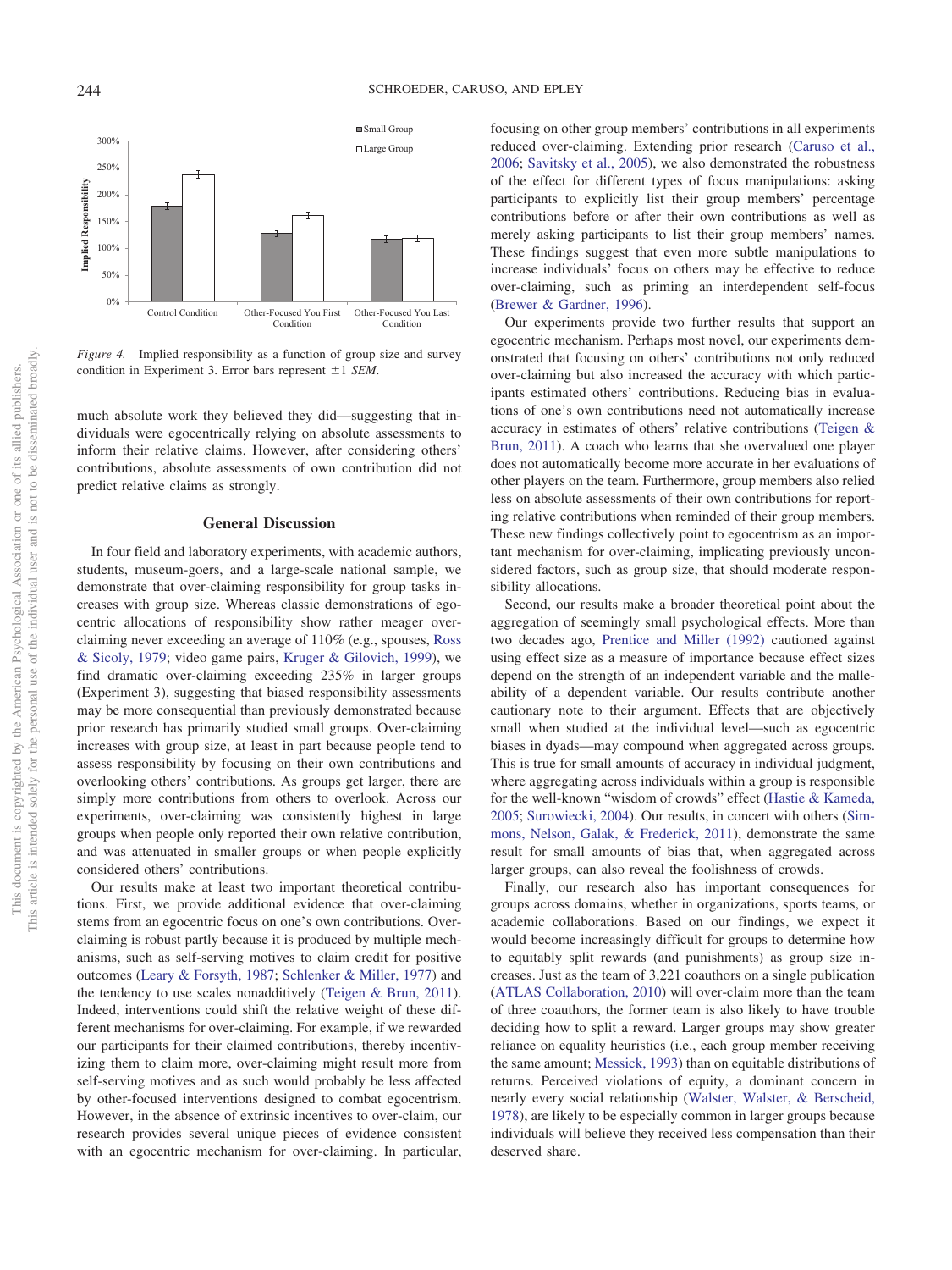Accordingly, larger groups are likely prone to more dissatisfaction than smaller groups— especially when group members' unequal responsibility allocations are made explicit. Consistent with this proposition is empirical evidence that egocentrism instigates dissatisfaction in groups: Group members dislike those who appear to take more credit than they deserve [\(Forsyth, Berger, & Mitchell,](#page-7-24) [1981\)](#page-7-24), negotiators often overestimate the likelihood a neutral judge will agree with their egocentric assessments of fairness [\(Babcock,](#page-7-25) [Loewenstein, Issacharoff, & Camerer, 1995\)](#page-7-25), and egocentrism predicts negotiation impasse [\(Thompson & Loewenstein, 1992\)](#page-8-12). The lead author on a two-author article is relatively unlikely to claim an outsized share of credit, meaning that both authors will feel suitably appreciated for their work. However, should one of the 3,221 authors in the ATLAS collaboration claim to have done the lion's share of the group's work, he or she will surely leave many disaffected colleagues.

# **Concluding Thought**

Whether collaborating on an article, competing in a handgrip challenge, or completing work for an organization, larger groups tend to claim more than their fair share of credit compared with smaller groups. We suggest that over-claiming increases with the size of the group because overlooking group members' contributions becomes easier as group size increases. As a result, members of larger groups tend to rely more on their egocentric assessments of contribution to inform relative responsibility allocations, and also tend to be less accurate in their allocations. Members of larger groups may be particularly well-advised to remember that many hands make overlooked work—and to consider others' contributions alongside their own.

#### **References**

- <span id="page-7-15"></span>Apperly, I. A., Riggs, K. J., Simpson, A., Chiavarino, C., & Samson, D. (2006). Is belief reasoning automatic? *Psychological Science, 17,* 841– 844. <http://dx.doi.org/10.1111/j.1467-9280.2006.01791.x>
- <span id="page-7-22"></span>ATLAS Collaboration. (2010). Charged-particle multiplicities in pp interactions at  $\sqrt{s}$  = 900 GeV measured with the ATLAS detector at the LHC. *Physics Letters, 688,* 21– 42.
- <span id="page-7-25"></span>Babcock, L., Loewenstein, G., Issacharoff, S., & Camerer, C. (1995). Biased judgments of fairness in bargaining. *The American Economic Review, 85,* 1337–1343.
- <span id="page-7-0"></span>Brawley, L. R. (1984). Unintentional egocentric biases in attributions. *Journal of Sport Psychology, 6,* 264 –278.
- <span id="page-7-19"></span>Brewer, M. B., & Gardner, W. (1996). Who is this "we"? Levels of collective identity and self representations. *Journal of Personality and Social Psychology, 71,* 83–93. [http://dx.doi.org/10.1037/0022-3514.71](http://dx.doi.org/10.1037/0022-3514.71.1.83) [.1.83](http://dx.doi.org/10.1037/0022-3514.71.1.83)
- <span id="page-7-13"></span>Burger, J. M., & Rodman, J. L. (1983). Attributions of responsibility for group tasks: The egocentric bias and the actor-observer difference. *Journal of Personality and Social Psychology, 45,* 1232–1242. [http://dx](http://dx.doi.org/10.1037/0022-3514.45.6.1232) [.doi.org/10.1037/0022-3514.45.6.1232](http://dx.doi.org/10.1037/0022-3514.45.6.1232)
- <span id="page-7-14"></span>Caruso, E., Epley, N., & Bazerman, M. H. (2006). The costs and benefits of undoing egocentric responsibility assessments in groups. *Journal of Personality and Social Psychology, 91,* 857– 871. [http://dx.doi.org/10](http://dx.doi.org/10.1037/0022-3514.91.5.857) [.1037/0022-3514.91.5.857](http://dx.doi.org/10.1037/0022-3514.91.5.857)
- <span id="page-7-4"></span>Chambers, J. R., & Windschitl, P. D. (2004). Biases in social comparative judgments: The role of nonmotivated factors in above-average and comparative-optimism effects. *Psychological Bulletin, 130,* 813– 838. <http://dx.doi.org/10.1037/0033-2909.130.5.813>
- <span id="page-7-18"></span>Converse, B. A., Lin, S., Keysar, B., & Epley, N. (2008). In the mood to get over yourself: Mood affects theory-of-mind use. *Emotion, 8,* 725– 730. <http://dx.doi.org/10.1037/a0013283>
- <span id="page-7-16"></span>Epley, N., Keysar, B., Van Boven, L., & Gilovich, T. (2004). Perspective taking as egocentric anchoring and adjustment. *Journal of Personality and Social Psychology, 87,* 327–339. [http://dx.doi.org/10.1037/0022-](http://dx.doi.org/10.1037/0022-3514.87.3.327) [3514.87.3.327](http://dx.doi.org/10.1037/0022-3514.87.3.327)
- <span id="page-7-8"></span>Evans, J. S. B. T. (2006). The heuristic-analytic theory of reasoning: Extension and evaluation. *Psychonomic Bulletin & Review, 13,* 378 – 395. <http://dx.doi.org/10.3758/BF03193858>
- <span id="page-7-24"></span>Forsyth, D. R., Berger, R. E., Mitchell, T., & the Other-Serving Claims of Responsibility on Attraction and Attribution in Groups. (1981). The effects of self-serving vs. other-serving claims of responsibility on attraction and attribution in groups. *Social Psychology Quarterly, 44,* 59 – 64. <http://dx.doi.org/10.2307/3033865>
- <span id="page-7-12"></span>Giladi, E. E., & Klar, Y. (2002). When standards are wide of the mark: Nonselective superiority and inferiority biases in comparative judgments of objects and concepts. *Journal of Experimental Psychology: General, 131,* 538 –551. <http://dx.doi.org/10.1037/0096-3445.131.4.538>
- <span id="page-7-21"></span>Hastie, R., & Kameda, T. (2005). The robust beauty of majority rules in group decisions. *Psychological Review, 112,* 494 –508.
- <span id="page-7-7"></span>Klayman, J., & Burson, K. A. (2002). *Looking for Lake Wobegon: Why sometimes we're all below average*. Paper presented at the annual conference of the Society for Judgment and Decision Making, Kansas City, MO.
- <span id="page-7-1"></span>Kruger, J., & Gilovich, T. (1999). "Naïve cynicism" in everyday theories of responsibility assessment: On biased assumptions of bias. *Journal of Personality and Social Psychology, 76,* 743–753. [http://dx.doi.org/10](http://dx.doi.org/10.1037/0022-3514.76.5.743) [.1037/0022-3514.76.5.743](http://dx.doi.org/10.1037/0022-3514.76.5.743)
- <span id="page-7-2"></span>Kruger, J., & Savitsky, K. (2009). On the genesis of inflated (and deflated) judgments of responsibility. *Organizational Behavior and Human Decision Processes, 108,* 143–152. [http://dx.doi.org/10.1016/j.obhdp.2008](http://dx.doi.org/10.1016/j.obhdp.2008.06.002) [.06.002](http://dx.doi.org/10.1016/j.obhdp.2008.06.002)
- <span id="page-7-5"></span>Kuiper, N. A., & Rogers, T. B. (1979). Encoding of personal information: Self-other differences. *Journal of Personality and Social Psychology, 37,* 499 –514. <http://dx.doi.org/10.1037/0022-3514.37.4.499>
- <span id="page-7-3"></span>Leary, M. R., & Forsyth, D. R. (1987). Attributions of responsibility for collective endeavors. In C. Hendrick (Ed.), *Review of personality and social psychology: Vol. 8*. *Group processes* (pp. 167–188). Newbury Park, CA: Sage.
- <span id="page-7-17"></span>Lin, S., Keysar, B., & Epley, N. (2010). Reflexively mindblind: Using theory of mind to interpret behavior requires effortful attention. *Journal of Experimental Social Psychology, 46,* 551–556. [http://dx.doi.org/10](http://dx.doi.org/10.1016/j.jesp.2009.12.019) [.1016/j.jesp.2009.12.019](http://dx.doi.org/10.1016/j.jesp.2009.12.019)
- <span id="page-7-6"></span>Markus, H. (1977). Self-schemas and processing information about the self. *Journal of Personality and Social Psychology, 35,* 63–78. [http://dx](http://dx.doi.org/10.1037/0022-3514.35.2.63) [.doi.org/10.1037/0022-3514.35.2.63](http://dx.doi.org/10.1037/0022-3514.35.2.63)
- <span id="page-7-9"></span>McConnell, A. R., Sherman, S. J., & Hamilton, D. L. (1994). On-line and memory-based aspects of individual and group target judgments. *Journal of Personality and Social Psychology, 67,* 173–185. [http://dx.doi](http://dx.doi.org/10.1037/0022-3514.67.2.173) [.org/10.1037/0022-3514.67.2.173](http://dx.doi.org/10.1037/0022-3514.67.2.173)
- <span id="page-7-23"></span>Messick, D. M. (1993). Equality as a decision heuristic. In B. A. Mellers & J. Baron (Eds.), *Psychological perspectives on justice* (pp. 11–31). New York, NY: Cambridge University Press. [http://dx.doi.org/10.1017/](http://dx.doi.org/10.1017/CBO9780511552069.003) [CBO9780511552069.003](http://dx.doi.org/10.1017/CBO9780511552069.003)
- <span id="page-7-10"></span>Miller, R. S., & Schlenker, B. R. (1985). Egotism in group members: Public and private attributions of responsibility for group performance. *Social Psychology Quarterly, 48,* 85– 89. [http://dx.doi.org/10.2307/](http://dx.doi.org/10.2307/3033785) [3033785](http://dx.doi.org/10.2307/3033785)
- <span id="page-7-20"></span>Prentice, D. A., & Miller, D. T. (1992). When small effects are impressive. *Psychological Bulletin, 112,* 160 –164. [http://dx.doi.org/10.1037/0033-](http://dx.doi.org/10.1037/0033-2909.112.1.160) [2909.112.1.160](http://dx.doi.org/10.1037/0033-2909.112.1.160)
- <span id="page-7-11"></span>Riege, A. H., & Teigen, K. H. (2013). Additivity neglect in probability estimates: Effects of numeracy and response format. *Organizational*